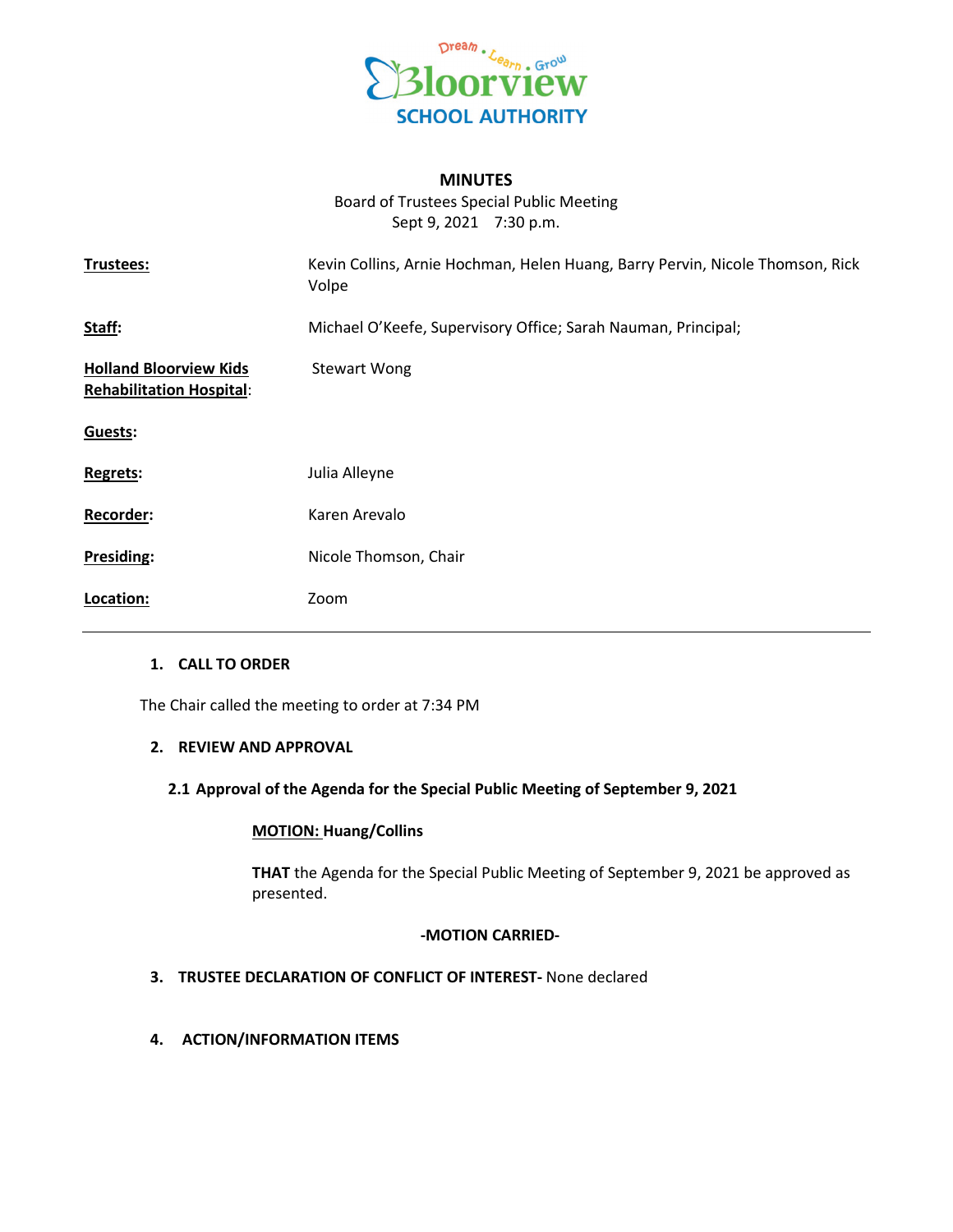# **4.1 Committee reports/matters**

# **(1) Policy Committee – Approval of new policy HR 006 – COVID 19 Vaccination Policy**

Background and relevant information was provided regarding the proposed policy including:

- The Ministry of Education allows for three possible alternative options:
	- 1. Vaccination
	- 2. Proof of Medical reason for not being vaccinated
	- 3. Proof of completion of an educational program
- The Hospital policy accepts only the first two of those options after Oct 15, 2021.
- Since Bloorview School is a tenant of the Hospital, Authority policy is expected to comply with the hospital policy.
- The Ministry is asking for Statistical Reporting of BSA vaccination Rates. The Hospital is requesting a statistical report as well.
- Trustees will be asked to complete the BSA Attestation, since they are volunteers.
- The Transportation Consortium is responsible for gathering the attestations of their employees (it is not responsibility of BSA).
- As of October 15, 2021, unvaccinated staff will not be permitted into the school and will be placed on an unpaid leave of absence.
- Of 123 BSA Staff only three are waiting for their second dose and it is expected that all will be fully vaccinated before that October deadline.

In the discussion of the proposed policy two amendments were proposed

# **AMENDMENT #1: Hochman/Huang**

# **That the policy statement be amended to read as follows:**

*It is the policy of the Bloorview School Authority that*

*Effective September 7 and until October 14, 2021, all Bloorview School Authority covered persons (as defined in Guideline #1 below) must be:*

- **-** *fully vaccinated: or*
- **-** *have an approved medical or Human Rights exemption: or*
- **-** *complete saliva PCR testing with a negative result twice weekly, 48 hours and no more than 72 hours apart.*
- *As of October 15, 2021, all Bloorview School Authority covered persons (as defined in Guideline #1 below) must be fully vaccinated or have an approved medical or Human Rights exemption.*